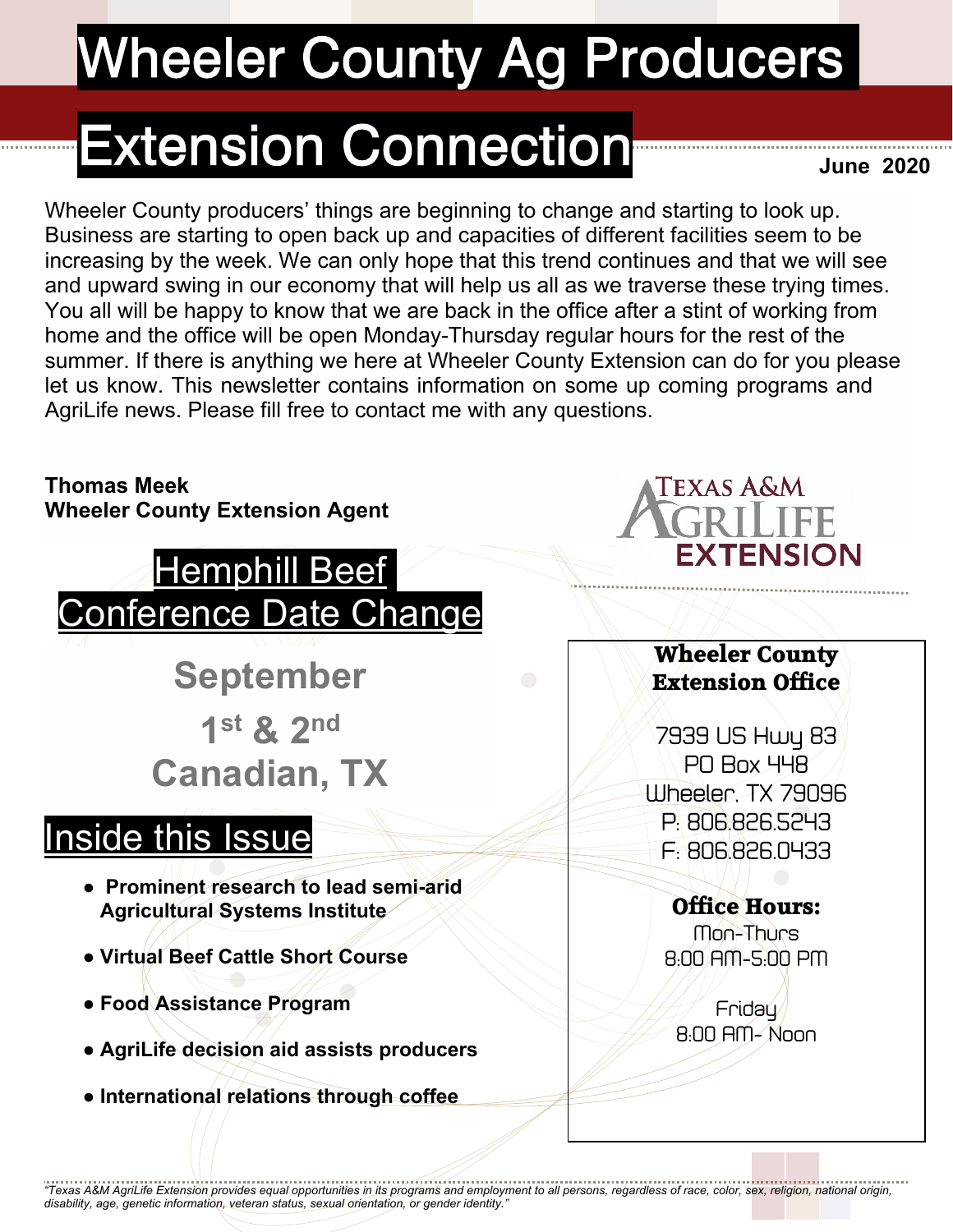## Prominent research to lad Semi-Arid Agricultural Systems Institute

A regional native and nationally prominent researcher in plant breeding has been hired as the director of the Semi-Arid Agricultural Systems Institute at West Texas A&M University in Canyon. Craig Bednarz, Ph.D., an Idalou native, began May 1 in a joint appointment by West Texas A&M, Texas A&M AgriLife Research in Amarillo and the Texas A&M University Department of Soil and Crop Sciences. Bednarz will serve as an associate professor of plant, soil and environmental sciences at West Texas A&M. He will lead and expand the research, instruction and service programs of the institute, addressing issues facing semi-arid agriculture systems in the Texas Panhandle and surrounding area, said Lance Kieth, Ph.D., head of West Texas A&M's Department of Agricultural Sciences. The Semi-Arid Agricultural Systems Institute, formerly known as the Dryland Agriculture Institute, was led by Bob Stewart, Ph.D., until his retirement in 2017. Its mission is to assist researchers, educators, extension workers and administrators to develop practical and workable strategies for improving the sustainability of dryland agriculture systems worldwide. "We knew that replacing Dr. Stewart would be a difficult task, so having Dr. Bednarz fill the void left by Dr. Stewart's retirement has been a win-win for both WT and AgriLife Research," Kieth said. "Like Dr. Stewart, Dr. Bednarz is a leader, and we expect him not only to lead research efforts, but also to build and lead a team of researchers and educators to tackle agriculture's utilization of water resources in the Texas Panhandle and surrounding region." Here is the link for the rest of the article https://agrilifetoday.tamu.edu/2020/06/02/prominent-researcher-to-lead-semi-arid-agricultural-systemsinstitute/

## Virtual Texas A&M Beef Cattle Short Course set for August 3.

The annual Texas A&M Beef Cattle Short Course is going virtual this year due to COVID-19 restrictions. The annual Beef Cattle Short Course will be held virtually this year. (Texas A&M AgriLife photo) While it may be hard to 'virtually' eat the famous prime rib dinner associated with the event, the educational aspect will still be provided as it has been for the past 65 years to ranchers who need basic beef cattle production information and the latest on hot issues concerning their operations. The three-day online event is set for Aug. 3-5. Cost will be \$99 before July 1, \$129 after July 1 and \$149 after the conference is over. Registration is open now as well as the opportunity to join the mailing list for continual updates. "Participants can still learn from beef industry experts, only they will be in the comfort of their home, learning at their own pace and able to watch sessions over and over again if they want," said Jason Cleere, Ph.D., conference coordinator and Texas A&M AgriLife Extension Service beef cattle specialist in College Station. The short course is the largest beef cattle educational event in the country and typically attracts more than 2,000 beef cattle producers from Texas and abroad to College Station, Cleere said. It is hosted by AgriLife Extension and the Department of Animal Science at Texas A&M University. "We still plan to offer more than 20 sessions covering basic practices, new technologies and hot topics, along with a virtual trade show and live cattle demonstrations," he said. "Participants will be able to ask questions live during the sessions, and they'll have the option of receiving a paper copy of the proceedings." These sessions provide participants an opportunity to choose workshops based on their level of production experience and the needs of their ranch, Cleere said. "One positive of a virtual conference is that participants are not limited to the workshops they can attend due to time and space," he said. "The live concurrent sessions will be recorded, which will allow our participants the option to see all of the sessions on forage and beef cattle management, health, nutrition and reproduction, recordkeeping, genetics, purebred cattle and much more." The demonstrations will be on cattle handling, chute-side calf working, brush management, fence building, tractor safety and beef carcass value determination. "The goal of the short course each year is to provide the most cutting-edge information needed by beef cattle producers, and that won't change this year even with the new format," Cleere said. Participants can earn nine or more Texas Department of Agriculture pesticide continuing education units if they are already licensed, he added. For more information, go to https://beefcattleshortcourse.com/ or call 979-845-6931.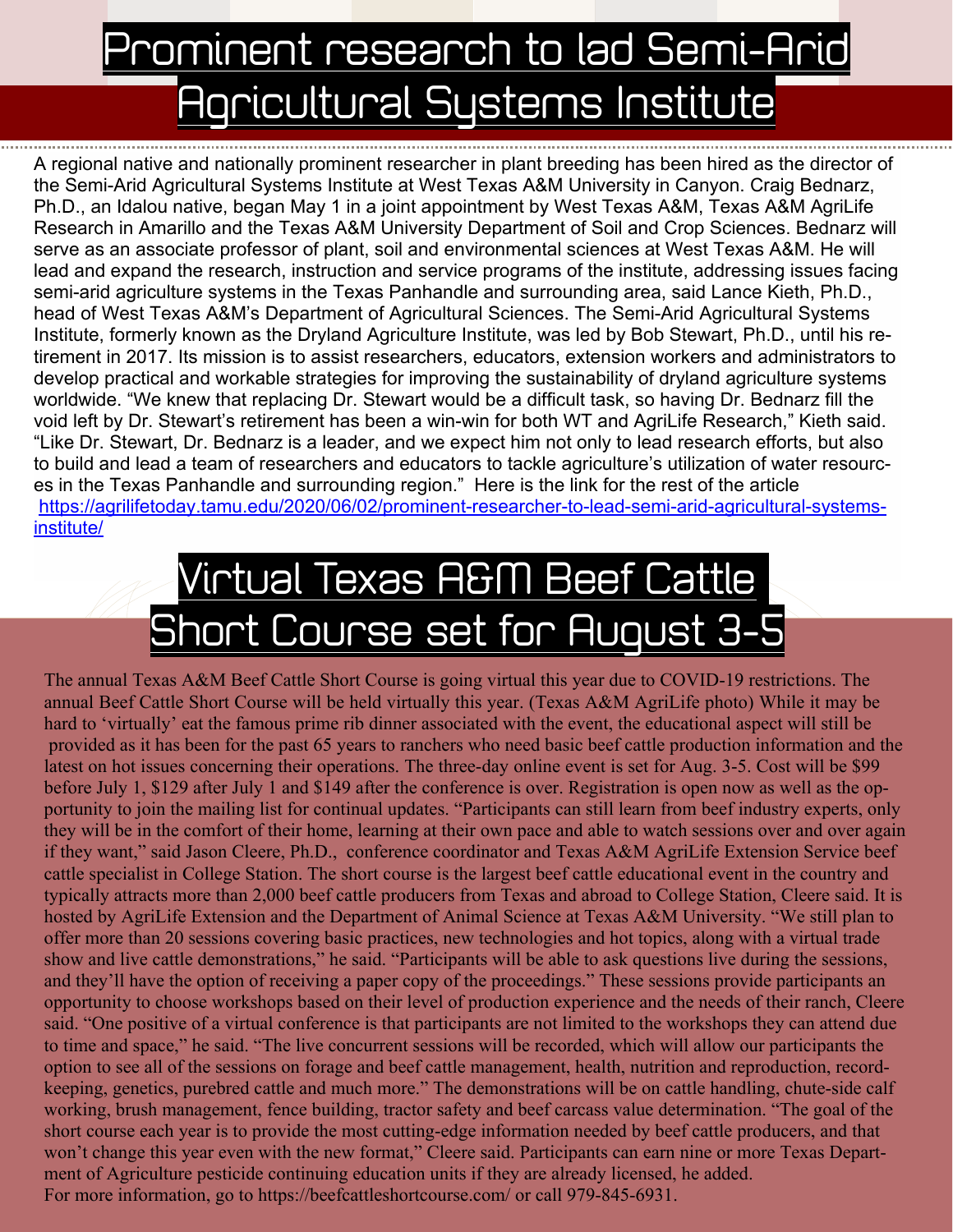## New Texas A&M AgriLife report provides details on Coronavirus Food Assistance Program

**The Agricultural and Food Policy Center at Texas A&M University in College Station has released a new report providing details and insights into the Coronavirus Food Assistance Program.**

**"Overview of the Coronavirus Food Assistance Program, CFAP," was produced by center co-directors Bart Fischer, Ph.D., and Joe Outlaw, Ph.D., along with Texas A&M AgriLife Extension Service agricultural economists David Anderson, Ph.D., College Station, and Justin Benavidez, Ph.D., Amarillo.**

**Recently, the U.S. Department of Agriculture released details on CFAP and announced that sign-up for the program will be from May 26 to Aug. 28. In providing direct support to farmers and ranchers, USDA is drawing on two separate funding authorities: \$9.5 billion from the Coronavirus Aid, Relief and Economic Security, or CARES Act, and \$6.5 billion from the Commodity Credit Corporation, or CCC.**

**"Given the scope of the challenges facing the agricultural industry, more assistance will undoubtedly be needed as the impact of the pandemic continues to unfold," Fischer said. "This report is based on our review of available information, but eligibility for the new program will ultimately be determined by USDA." Fischer said the CFAP's \$19 billion package contains two primary components:**

**• First, the USDA's commitment to partner with regional and local distributors to purchase \$3 billion in fresh produce, dairy and meat, beginning with the procurement of an estimated \$100 million per month in fresh fruits and vegetables, \$100 million per month in a variety of dairy products and \$100 million per month in meat products.**

**• Second, the USDA's commitment to provide \$16 billion in direct support to agricultural producers where prices and market supply chains have been impacted and to assist producers with additional adjustment and marketing costs resulting from lost demand and short-term oversupply for the 2020 marketing year caused by COVID-19.**

**"This report provides an update on both components of CFAP," Fischer said.**

**The CFAP provides much-needed aid for producers who have been significantly affected by COVID-19, Outlaw noted.**

**Despite the fact the coronavirus relief bill provided a \$14 billion replenishment for the CCC, the funding is not available until after June 2020. As a result, they are drawing on existing CCC funding to operate the Coronavirus Food Assistance Program.**

**According to the report, commodities eligible for the Coronavirus Food Assistance Program include:**

 **Livestock: cattle, hogs and sheep (lambs and yearlings only).**

 **Dairy**

 **Wool**

 **Non-specialty crops: malting barley, canola, corn, upland cotton, millet, oats, soybeans, sorghum, sunflowers, durum wheat and hard red spring wheat.**

 **Specialty Crops — Fruits: apples, avocados, blueberries, cantaloupe, grapefruit, kiwifruit, lemons, oranges, papaya, peaches, pears, raspberries, strawberries, tangerines, tomatoes and watermelons.**

 **Specialty Crops — Vegetables: artichokes, asparagus, broccoli, cabbage, carrots, cauliflower, celery, sweet corn, cucumbers, eggplant, garlic, iceberg lettuce, romaine lettuce, dry onions, green onions, peppers, potatoes, rhubarb, spinach, squash, sweet potatoes and taro.**

 **Nuts: almonds, pecans and walnuts.**

 **Other: beans and mushrooms.**

*Continues on next page*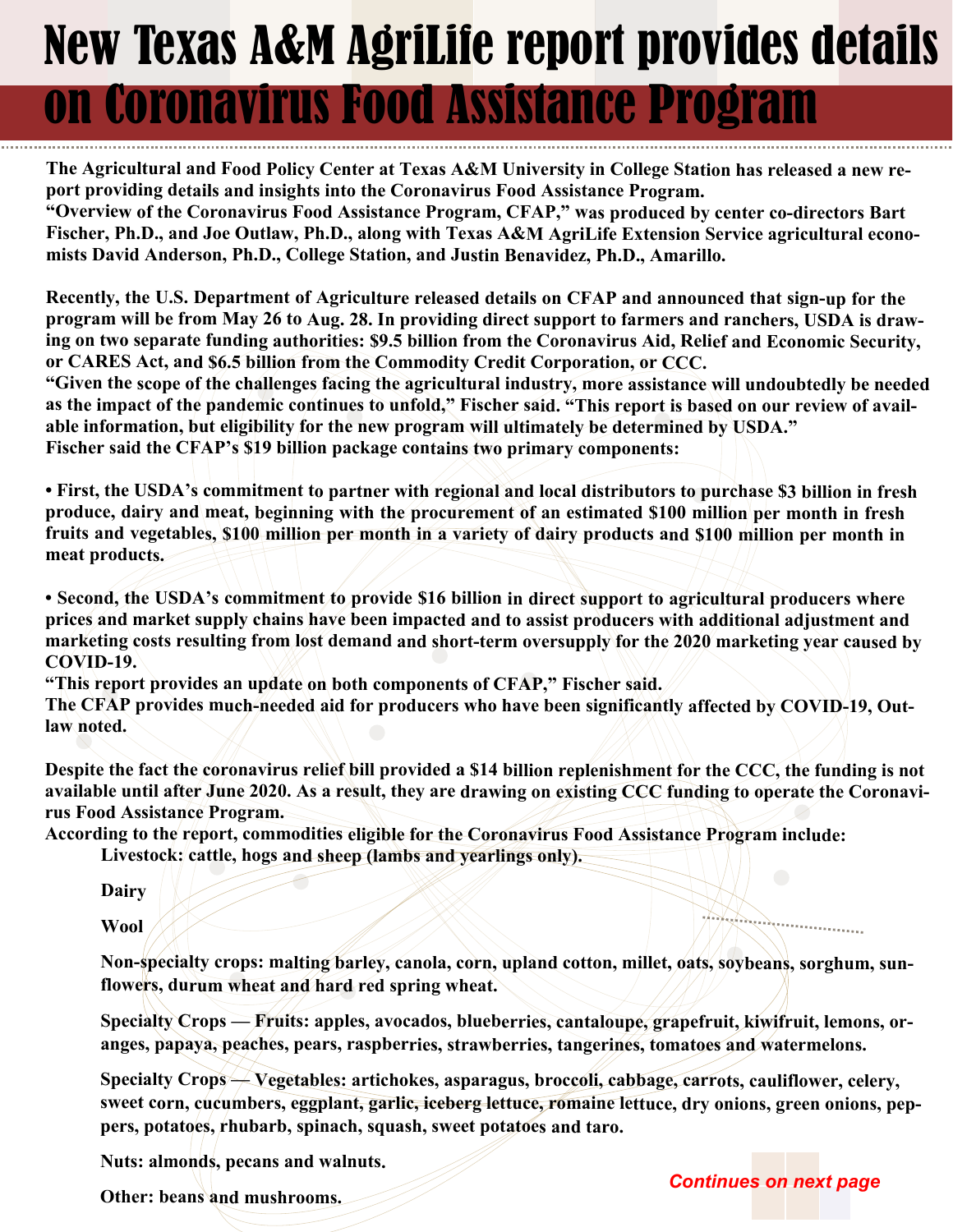## New Texas A&M AgriLife report provides details on Coronavirus Food Assistance Program

**In relation to the \$16 billion in direct payments to agricultural producers, the report provides clarification on payment rates and eligible commodities, payment limits and income tests, and payment reductions. It also provides payment calculations and examples by commodity.**

**While CFAP provides a significant amount of aid, there are several losses not covered, Fischer said. "As noted in another recent report by the Agricultural and Food Policy Center, losses to Texas agriculture alone**

**could exceed \$8 billion," he said. "As Congress continues to debate the next steps, there remain some ongoing items of concern for those involved in production agriculture."**

**He identified some of those additional items of concern as:**

 **2020 Row Crops: CFAP only provides assistance for crops held in inventory as of Jan. 15. In other words, it provides no assistance for the 2020 crop year.**

 **Livestock: While livestock producers in general and cattle producers in particular are the biggest recipients of assistance from CFAP, the estimated support for cattle is still significantly less than half of the damages estimated by industry. While animals marketed between Jan. 15 and April 15 and held in inventory from April 16 to May 14 will be eligible for a CFAP payment, there likely will be calls for additional assistance. Also, those producing poultry on contract and paid by pounds produced may accrue significant additional losses.**

 **Others in the Supply Chain: CFAP provides no direct benefits to anyone in the supply chain after leaving the farm gate. For example, ethanol producers are under tremendous strain. Also, the merchandising supply chain for cotton has incurred significant carrying charges, logistical costsand market disruptions not currently addressed by CFAP.**

**"We hope this information on CFAP will be of use to producers as they sign up for the program," Fischer said.**

## Texas A&M AgriLife decision aid assists producers in uncertain times

What a difference a few months have made for Texas High Plains agricultural producers under the financial and other strains brought on by the COVID-19 pandemic. COVID-19 has definitely had a negative impact on agriculture," said DeDe Jones, Texas A&M AgriLife Extension Service risk management program specialist, Amarillo. "While speaking at producer meetings in January, there was much optimism over the China trade deal and hopes for a good marketing year. By April producers were wondering if their commodities would even bring enough to cover operating expenses. It's a tough situation." Amid these tough financial times, Jones highly encourages producers to take advantage of AgriLife Extension's Financial and Risk Management decision aid or FARM Assistance program. "Developing a good set of long-term financial plans and simulating the most profitable scenario will go a long way when farmers and ranchers meet with their bankers this year," Jones said. She just published "Analyzing the Impact of COVID-19 on Texas High Plains Agriculture" written in conjunction with AgriLife Extension risk management economists Steven Klose, Ph.D., College Station; Will Keeling, Lubbock; and Greg Kaase, Ph.D., College Station. The publication utilizes the latest information from the Agricultural and Food Policy Center at Texas A&M to see how COVID-19 could impact Texas High Plains producers.

To read the rest of the article covering scenarios in the high plains and Analysis results please go to the following link https://agrilifetoday.tamu.edu/2020/05/27/texas-am-agrilife-decision-aid-assists-producers-inuncertain-times/